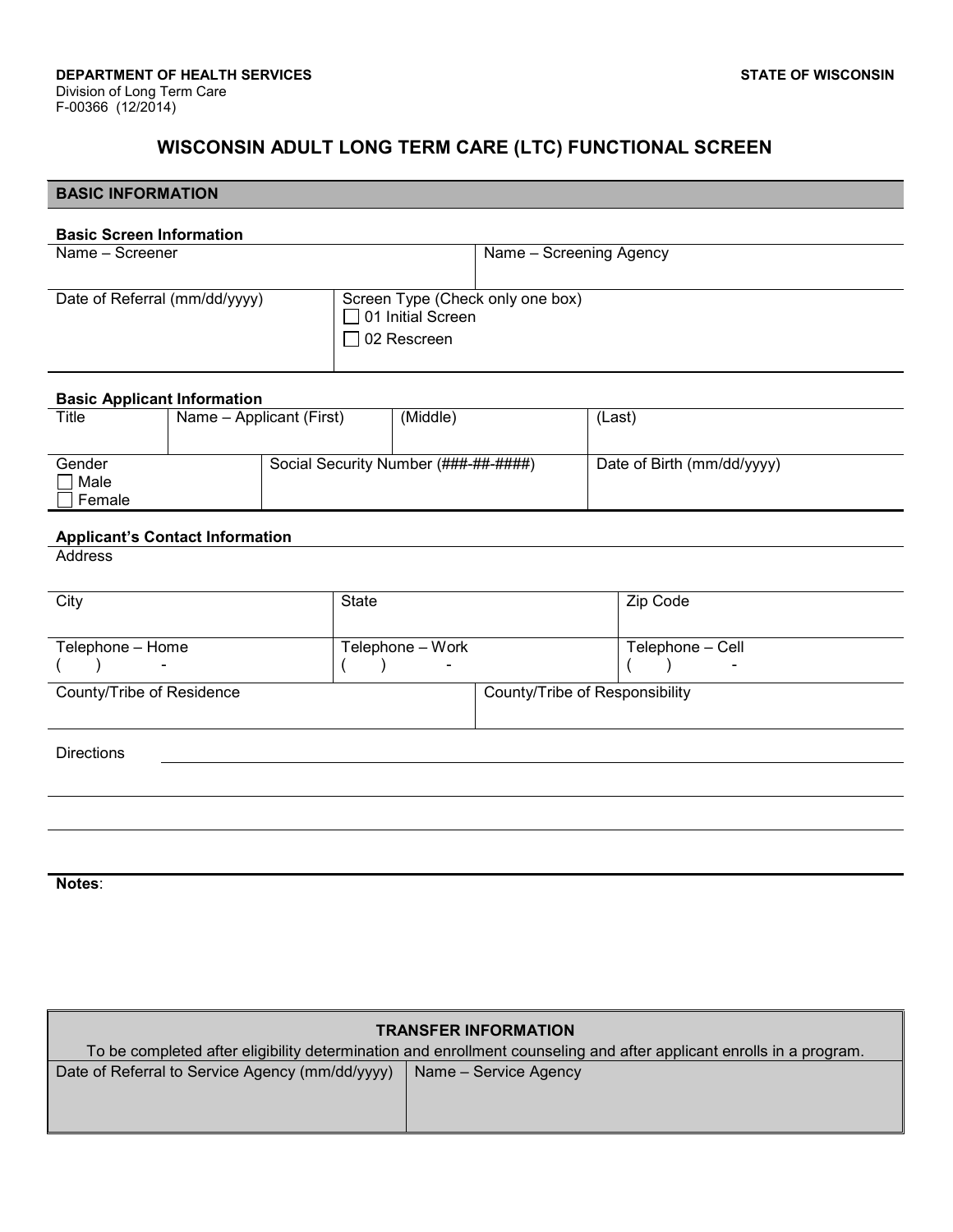| F-00366 Page 2 |  |  |
|----------------|--|--|
|----------------|--|--|

| <b>SCREEN INFORMATION</b>                                                                                                                            |                                                                                                                       |
|------------------------------------------------------------------------------------------------------------------------------------------------------|-----------------------------------------------------------------------------------------------------------------------|
| Referral Source (Check only one box)                                                                                                                 |                                                                                                                       |
| Self                                                                                                                                                 | RCAC (Residential Care Apartment Complex)                                                                             |
| Family/Significant Other                                                                                                                             | ICF-IID/FDD                                                                                                           |
| Friend/Neighbor/Advocate                                                                                                                             | <b>State Center</b>                                                                                                   |
| Physician/Clinic                                                                                                                                     | Home Health Agency                                                                                                    |
| <b>Hospital Discharge Staff</b>                                                                                                                      | <b>Community Agency</b>                                                                                               |
| <b>Nursing Home</b>                                                                                                                                  | Other-Specify:                                                                                                        |
| CBRF (Group Home)                                                                                                                                    | Rescreen                                                                                                              |
| AFH (Adult Family Home)                                                                                                                              |                                                                                                                       |
|                                                                                                                                                      | Guardian or other legal representative                                                                                |
| Primary Source for Screen Information (Check only one box)                                                                                           |                                                                                                                       |
| Self                                                                                                                                                 | Child<br>ICF-IID/Center Staff                                                                                         |
| Guardian or other legal representative                                                                                                               | <b>Residential Care Staff</b><br>Advocate                                                                             |
| <b>Family Member</b>                                                                                                                                 | Case Manager<br>Home Health, Personal Care, or                                                                        |
| Spouse/Significant Other                                                                                                                             | <b>Supportive Home Care Staff</b><br>$\Box$ Hospital Staff                                                            |
| Parent                                                                                                                                               | □ Nursing Home Staff                                                                                                  |
|                                                                                                                                                      |                                                                                                                       |
| <b>Location Where Screen Interview was Conducted</b><br>Person's Current Residence<br>Temporary Residence (non-institutional)<br><b>Nursing Home</b> | ∃ Hospital<br>Agency Office/Resource Center                                                                           |
| <b>TARGET GROUP</b>                                                                                                                                  |                                                                                                                       |
| checked.)                                                                                                                                            | (Check all that apply. At least one box must be checked. If "No Target Group" is checked, then no other box should be |
|                                                                                                                                                      | This person has a condition related to (refer to the definitions on the last page and to the instructions):           |
| $\Box$ Frail Elder                                                                                                                                   |                                                                                                                       |
| <b>Physical Disability</b>                                                                                                                           |                                                                                                                       |
| Developmental Disability per FEDERAL definition                                                                                                      |                                                                                                                       |
| Developmental Disability per STATE definition but NOT Federal definition                                                                             |                                                                                                                       |
| Alzheimer's disease or other irreversible dementia (onset of any age)                                                                                |                                                                                                                       |
|                                                                                                                                                      | $\Box$ A terminal condition with death expected within one year from the date of this screening                       |
| Severe and persistent mental illness                                                                                                                 |                                                                                                                       |

□ None of the above—No Target Group

**Notes**: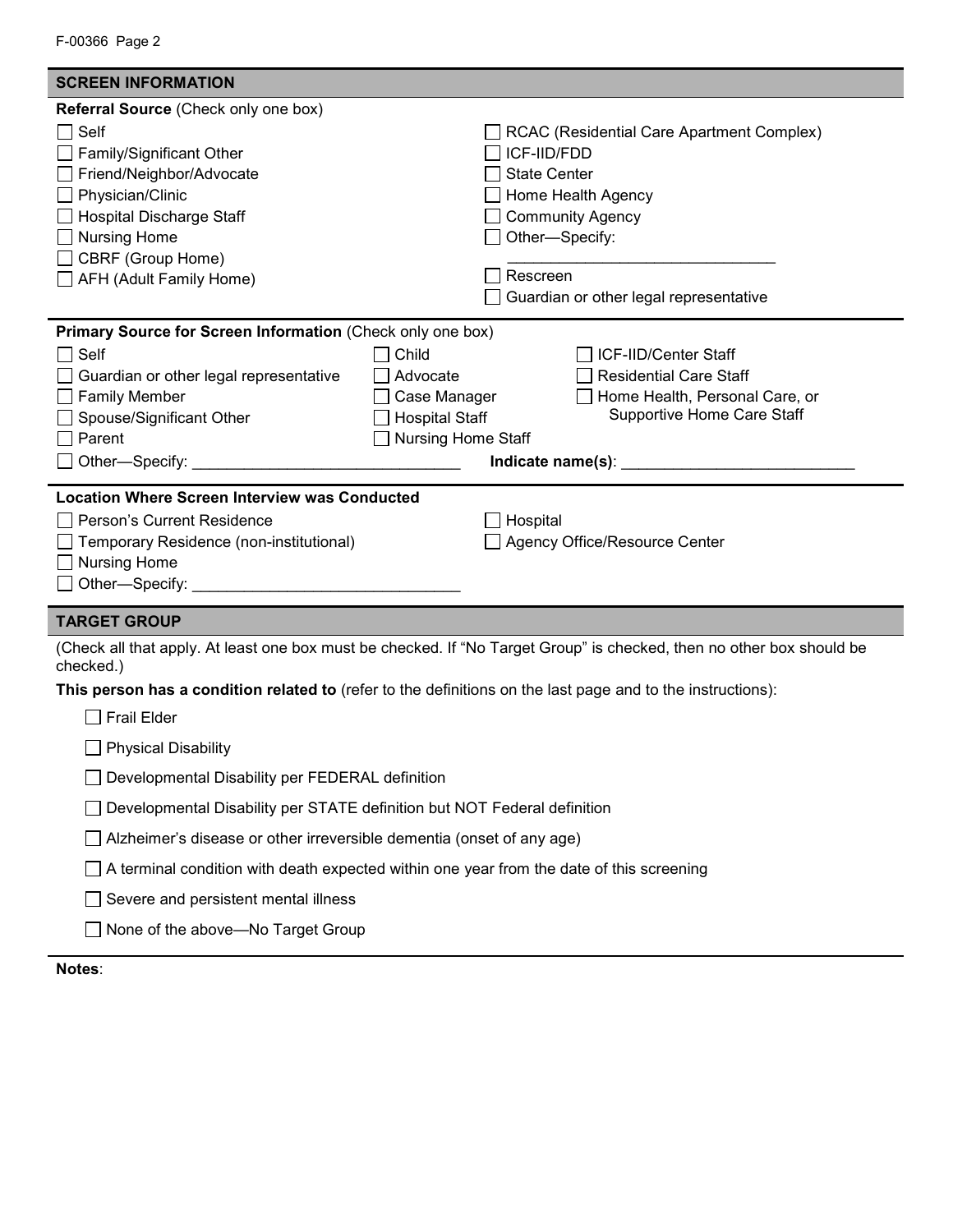| Is the condition related to the eligible target group expected to last more than 12 months OR does the person<br>have a terminal illness?    |
|----------------------------------------------------------------------------------------------------------------------------------------------|
| l I Yes<br>l INo                                                                                                                             |
| Is the condition related to the eligible target group expected to last more than 90 days?                                                    |
| l IYes<br>∣ I No                                                                                                                             |
| Does the applicant have a disability determination from the Disability Determination Bureau or the Social<br><b>Security Administration?</b> |
| l Yes<br>$\Box$ Pending<br>l INo                                                                                                             |
| <b>HCB WAIVER GROUP</b>                                                                                                                      |
| For Home and Community Based Waiver counties only                                                                                            |
| CIP <sub>1A</sub><br>COP W & CIP II<br>IICIP 1B<br><b>IRIS</b>                                                                               |

F-00366 Page 3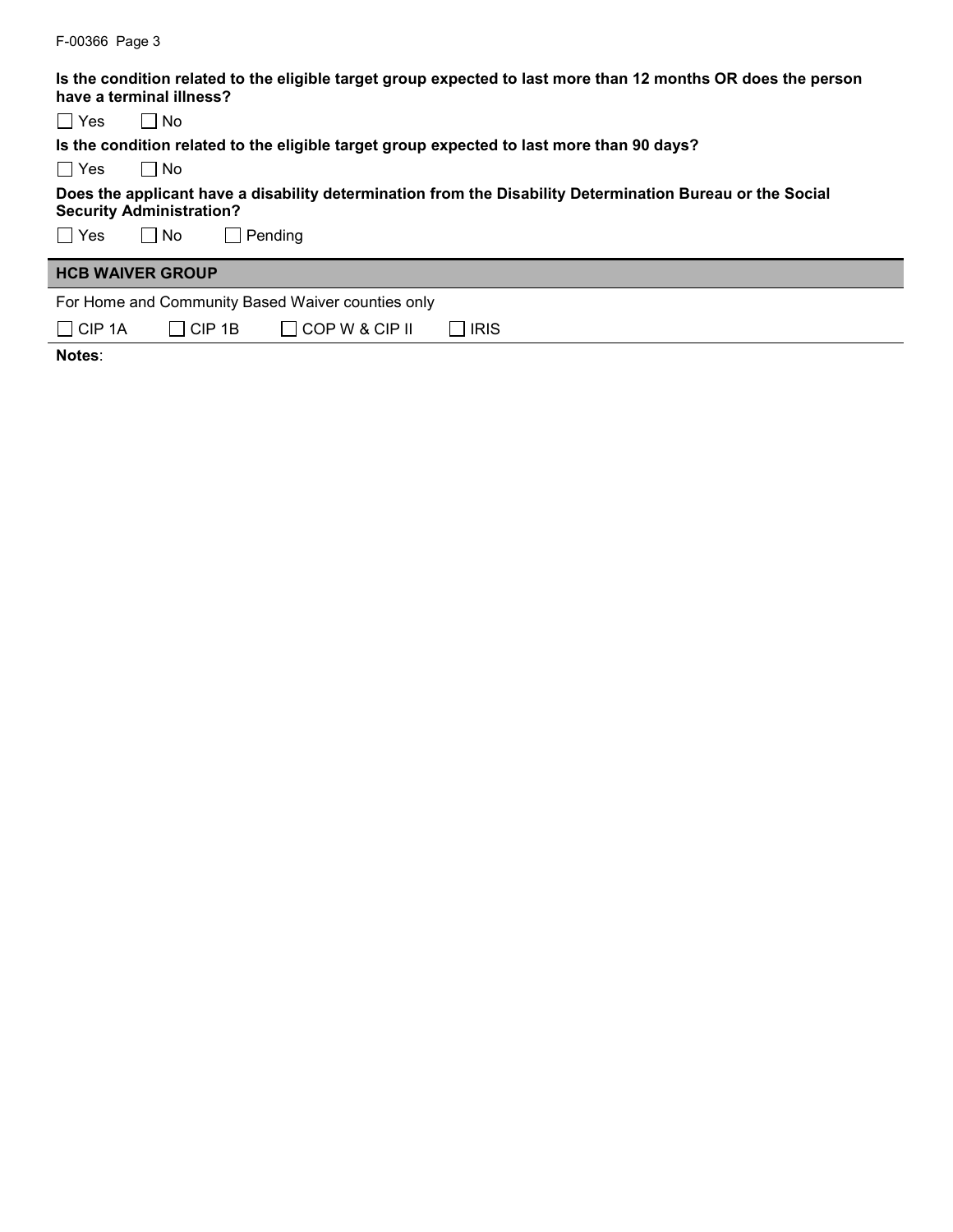| F-00366 Page 4 |  |
|----------------|--|
|                |  |

| <b>DEMOGRAPHICS</b>          |                                                                               |                                                                         |                            |        |            |                                   |
|------------------------------|-------------------------------------------------------------------------------|-------------------------------------------------------------------------|----------------------------|--------|------------|-----------------------------------|
|                              |                                                                               | Medical Insurance (Check all boxes that apply)                          |                            |        |            |                                   |
| Medicare                     | Policy Number:                                                                |                                                                         |                            |        |            |                                   |
|                              | $\Box$ Part A                                                                 |                                                                         |                            |        |            |                                   |
|                              | $\Box$ Part B                                                                 |                                                                         |                            |        |            |                                   |
|                              | Medicare Managed Care                                                         |                                                                         |                            |        |            |                                   |
| Medicaid                     |                                                                               |                                                                         |                            |        |            |                                   |
|                              |                                                                               | Private Insurance [includes employer-sponsored (job benefit) insurance] |                            |        |            |                                   |
|                              | Private Long Term Care Insurance                                              |                                                                         |                            |        |            |                                   |
|                              |                                                                               |                                                                         |                            |        |            |                                   |
|                              |                                                                               |                                                                         |                            |        |            |                                   |
| Other insurance              |                                                                               |                                                                         |                            |        |            |                                   |
|                              | No medical insurance at this time                                             |                                                                         |                            |        |            |                                   |
|                              | Ethnicity-Is Applicant Hispanic or Latino?                                    |                                                                         |                            |        |            |                                   |
| $\Box$ Yes                   | No                                                                            |                                                                         |                            |        |            |                                   |
|                              | Race (Check all boxes that apply)                                             |                                                                         |                            |        |            |                                   |
|                              | American Indian or Alaska Native                                              |                                                                         |                            |        |            |                                   |
| Asian                        |                                                                               |                                                                         |                            |        |            |                                   |
|                              | <b>Black or African American</b><br>Native Hawaiian or Other Pacific Islander |                                                                         |                            |        |            |                                   |
| White                        |                                                                               |                                                                         |                            |        |            |                                   |
|                              |                                                                               | If an interpreter is required, select language below                    |                            |        |            |                                   |
|                              | American Sign Language                                                        | Hmong                                                                   |                            |        |            | Other-Specify:                    |
| Spanish                      |                                                                               | Russian                                                                 |                            |        |            |                                   |
| Vietnamese                   |                                                                               |                                                                         | A Native American Language |        |            |                                   |
| <b>Contact Information 1</b> |                                                                               |                                                                         |                            |        |            |                                   |
| <b>Adult Child</b>           |                                                                               |                                                                         | Parent/Step-Parent         |        |            | Spouse                            |
| Ex-Spouse                    |                                                                               |                                                                         | Power of Attorney          |        |            | Other Informal Caregiver/Support: |
| <b>Guardian of Person</b>    |                                                                               | Sibling                                                                 |                            |        |            |                                   |
| Name (First)                 |                                                                               |                                                                         | (Middle Initial)           | (Last) |            |                                   |
| Address                      |                                                                               |                                                                         |                            |        |            |                                   |
| City                         |                                                                               |                                                                         | <b>State</b>               |        |            | Zip Code                          |
| Telephone - Home             |                                                                               | Telephone - Work                                                        |                            |        | Cell Phone |                                   |
|                              |                                                                               |                                                                         |                            |        |            |                                   |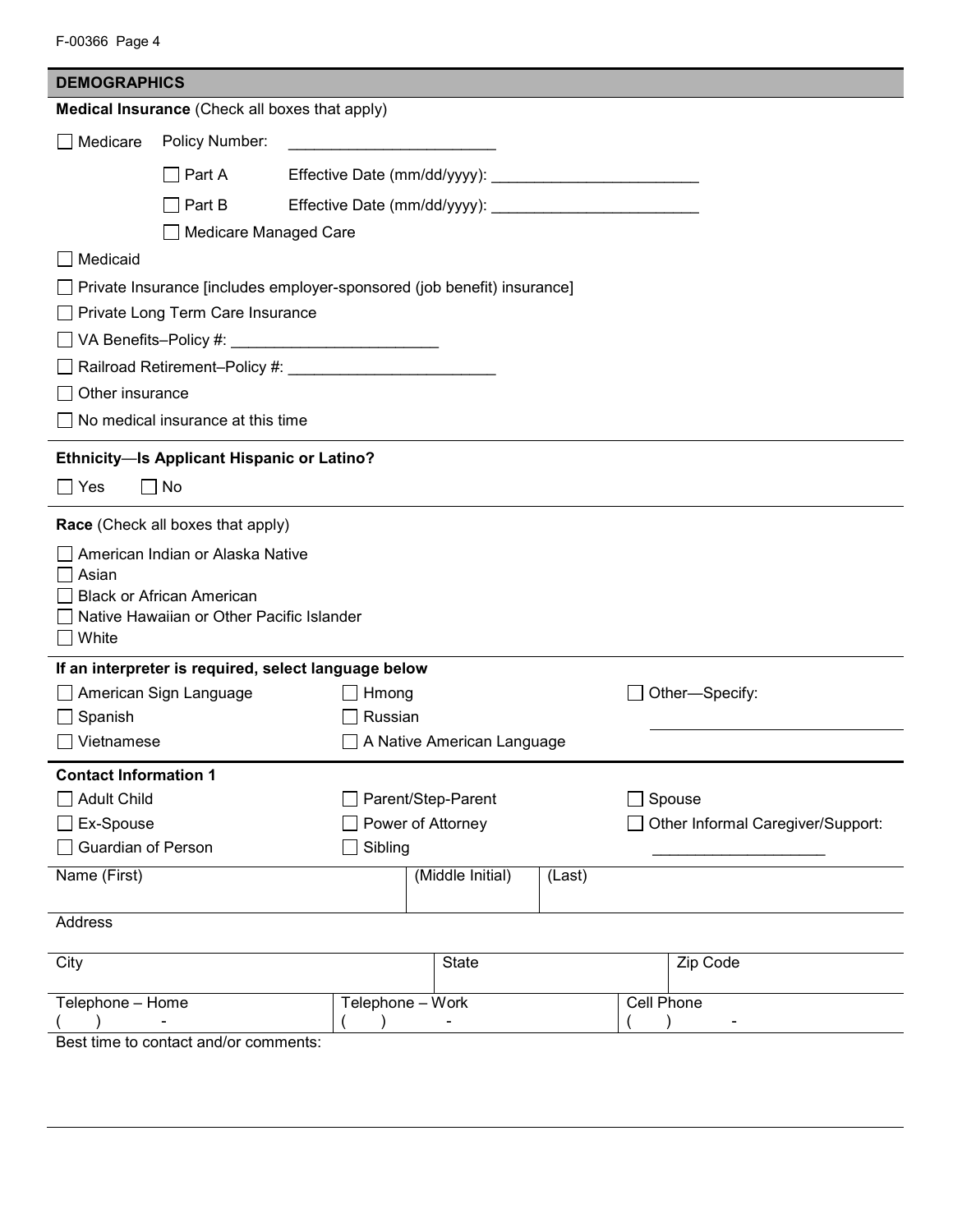| <b>Contact Information 2</b>          |                    |                            |        |        |                                   |  |  |
|---------------------------------------|--------------------|----------------------------|--------|--------|-----------------------------------|--|--|
| <b>Adult Child</b>                    | Parent/Step-Parent |                            |        | $\sim$ | Spouse                            |  |  |
| Ex-Spouse                             |                    | Power of Attorney          |        |        | Other Informal Caregiver/Support: |  |  |
| Guardian of Person                    | Sibling            |                            |        |        |                                   |  |  |
| Name (First)                          |                    | (Middle Initial)<br>(Last) |        |        |                                   |  |  |
|                                       |                    |                            |        |        |                                   |  |  |
| Address                               |                    |                            |        |        |                                   |  |  |
| City                                  |                    | <b>State</b>               |        |        | Zip Code                          |  |  |
|                                       |                    |                            |        |        |                                   |  |  |
| Telephone - Home                      |                    | Telephone - Work           |        |        | Cell Phone                        |  |  |
|                                       |                    |                            |        |        |                                   |  |  |
| Best time to contact and/or comments: |                    |                            |        |        |                                   |  |  |
|                                       |                    |                            |        |        |                                   |  |  |
|                                       |                    |                            |        |        |                                   |  |  |
| <b>Contact Information 3</b>          |                    |                            |        |        |                                   |  |  |
| <b>Adult Child</b>                    |                    | Parent/Step-Parent         |        |        | Spouse                            |  |  |
| Ex-Spouse                             |                    | Power of Attorney          |        |        | Other Informal Caregiver/Support: |  |  |
| Guardian of Person                    | Sibling            |                            |        |        |                                   |  |  |
| Name (First)                          |                    | (Middle Initial)           | (Last) |        |                                   |  |  |
|                                       |                    |                            |        |        |                                   |  |  |
| <b>Address</b>                        |                    |                            |        |        |                                   |  |  |
|                                       |                    |                            |        |        |                                   |  |  |
| City                                  |                    | <b>State</b>               |        |        | Zip Code                          |  |  |
| Telephone - Home                      |                    | Telephone - Work           |        |        | <b>Cell Phone</b>                 |  |  |
|                                       |                    |                            |        |        |                                   |  |  |
| Best time to contact and/or comments: |                    |                            |        |        |                                   |  |  |

F-00366 Page 5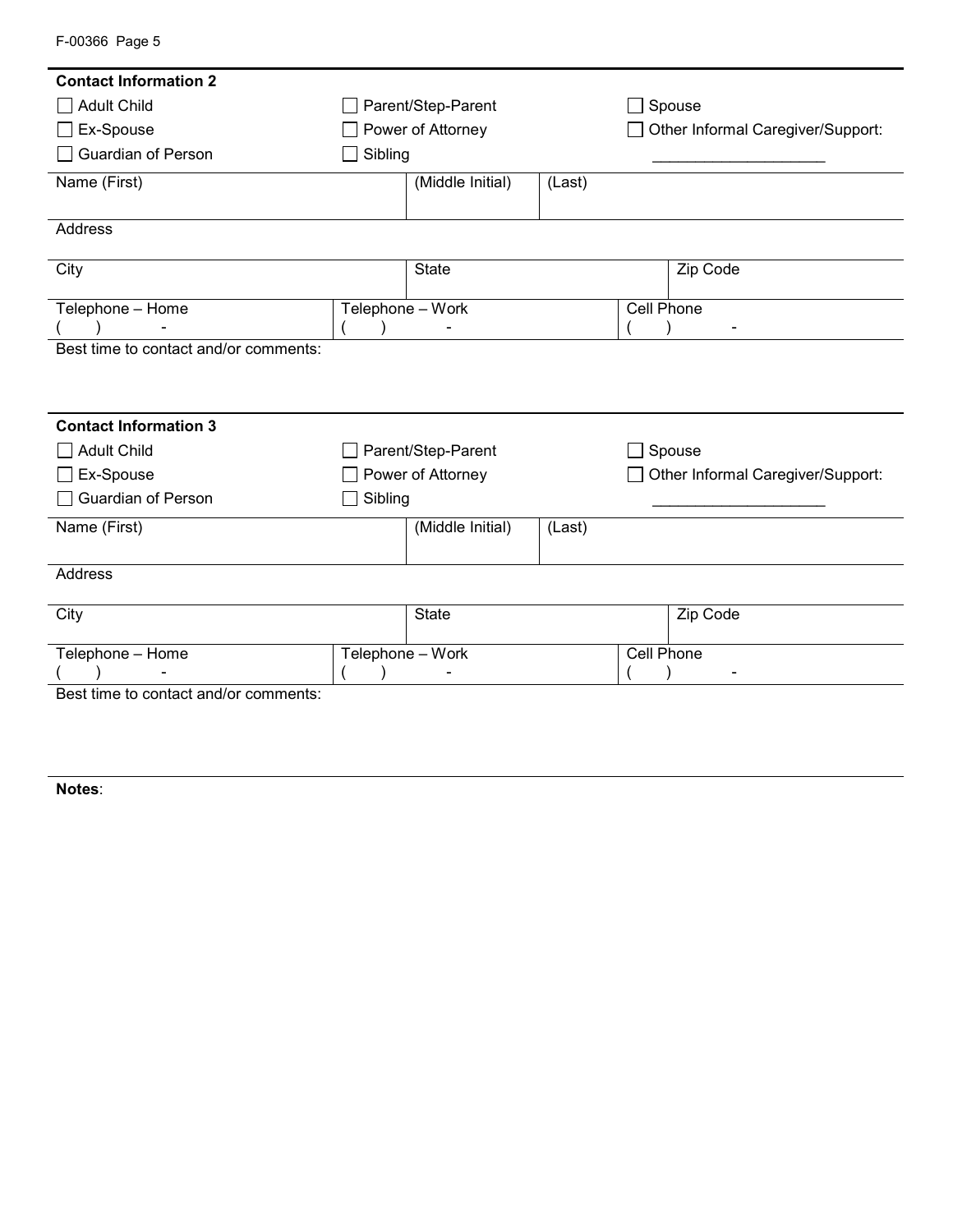| <b>LIVING SITUATION</b>                                                                                                                                                                                                                                                                                                                                                                                                                                                                                                                                                                                                                                                                                                                                  |                                                                                                                                                                                                                                                                                                                                                                                                                                                                                                                                                                                                                                                                    |
|----------------------------------------------------------------------------------------------------------------------------------------------------------------------------------------------------------------------------------------------------------------------------------------------------------------------------------------------------------------------------------------------------------------------------------------------------------------------------------------------------------------------------------------------------------------------------------------------------------------------------------------------------------------------------------------------------------------------------------------------------------|--------------------------------------------------------------------------------------------------------------------------------------------------------------------------------------------------------------------------------------------------------------------------------------------------------------------------------------------------------------------------------------------------------------------------------------------------------------------------------------------------------------------------------------------------------------------------------------------------------------------------------------------------------------------|
| <b>Current Residence (Check only one box)</b>                                                                                                                                                                                                                                                                                                                                                                                                                                                                                                                                                                                                                                                                                                            |                                                                                                                                                                                                                                                                                                                                                                                                                                                                                                                                                                                                                                                                    |
| <b>Own Home or Apartment</b><br>Alone (includes person living alone who receives in-<br>home services)<br>With spouse/partner/family<br>With non-relatives/roommates (includes dorm,<br>convent or other communal setting)<br>With live-in paid caregiver(s) (includes service in<br>exchange for room and board)<br><b>Someone Else's Home or Apartment</b><br>Family<br>Non-relative<br>1-2 bed Adult Family Home (certified) or other paid<br>caregiver's home<br>Home/apartment for which lease is held by support<br>services provider<br><b>Apartment with Services</b><br><b>Residential Care Apartment Complex</b><br>Independent Apartment CBRF (Community-Based<br><b>Residential Facility)</b>                                                | <b>Group Residential Care Setting</b><br>Licensed Adult Family Home (3-4 bed AFH)<br>CBRF 1-20 beds<br>CBRF more than 20 beds<br>Children's Group Home<br><b>Health Care Facility/Institution</b><br>Nursing Home (includes rehabilitation facility if<br>licensed as a nursing home)<br>ICF-IID/FDD<br>DD Center/State institution for developmental<br>disabilities<br>Mental Health Institute/State psychiatric institution<br>Other IMD<br><b>Child Caring Institution</b><br><b>Hospice Care Facility</b><br>No Permanent Residence (For example, is in<br>homeless shelter, etc.)<br>Other (includes jail)-Specify:                                          |
| <b>Prefers to Live (Check only one box)</b><br><b>Own Home or Apartment</b><br>Alone (includes person living alone who receives in-<br>home services)<br>With spouse/partner/family<br>With non-relatives/roommates (includes dorm,<br>convent or other communal setting)<br>With live-in paid caregiver(s) (includes service in<br>exchange for room and board)<br><b>Someone Else's Home or Apartment</b><br>Family<br>Non-relative<br>1-2 bed Adult Family Home (certified) or other paid<br>caregiver's home<br>Home/apartment for which lease is held by support<br>services provider<br><b>Apartment with Services</b><br><b>Residential Care Apartment Complex</b><br>Independent Apartment CBRF (Community-Based<br><b>Residential Facility)</b> | <b>Group Residential Care Setting</b><br>$\Box$ Licensed Adult Family Home (3-4 bed AFH)<br>CBRF 1-20 beds<br>CBRF more than 20 beds<br>Children's Group Home<br><b>Health Care Facility/Institution</b><br>Nursing Home (includes rehabilitation facility if<br>licensed as a nursing home)<br><b>ICF-IID/FDD</b><br>DD Center/State institution for developmental<br>disabilities<br>Mental Health Institute/State psychiatric institution<br>Other IMD<br>Child Caring Institution<br><b>Hospice Care Facility</b><br>No Permanent Residence (For example, is in<br>homeless shelter, etc)<br>Unable to determine person's preference for living<br>arrangement |
| What is the guardian's/family's preference for living arrangements for this individual? (Check only one box)<br>Not applicable<br>Stay at current residence<br>Move to own home/apartment (includes living with<br>spouse/family, roommates, 1-2 bed AFH)<br>Move to an apartment with onsite services (RCAC,<br>independent apartment CBRF)                                                                                                                                                                                                                                                                                                                                                                                                             | Move to a group residential care setting (CBRF,<br>licensed 3-4 bed AFH)<br>Move to a nursing home or other health care facility<br>(ICF-IID, State Center, IMD)<br>Unsure, or unable to determine<br>No consensus among multiple parties                                                                                                                                                                                                                                                                                                                                                                                                                          |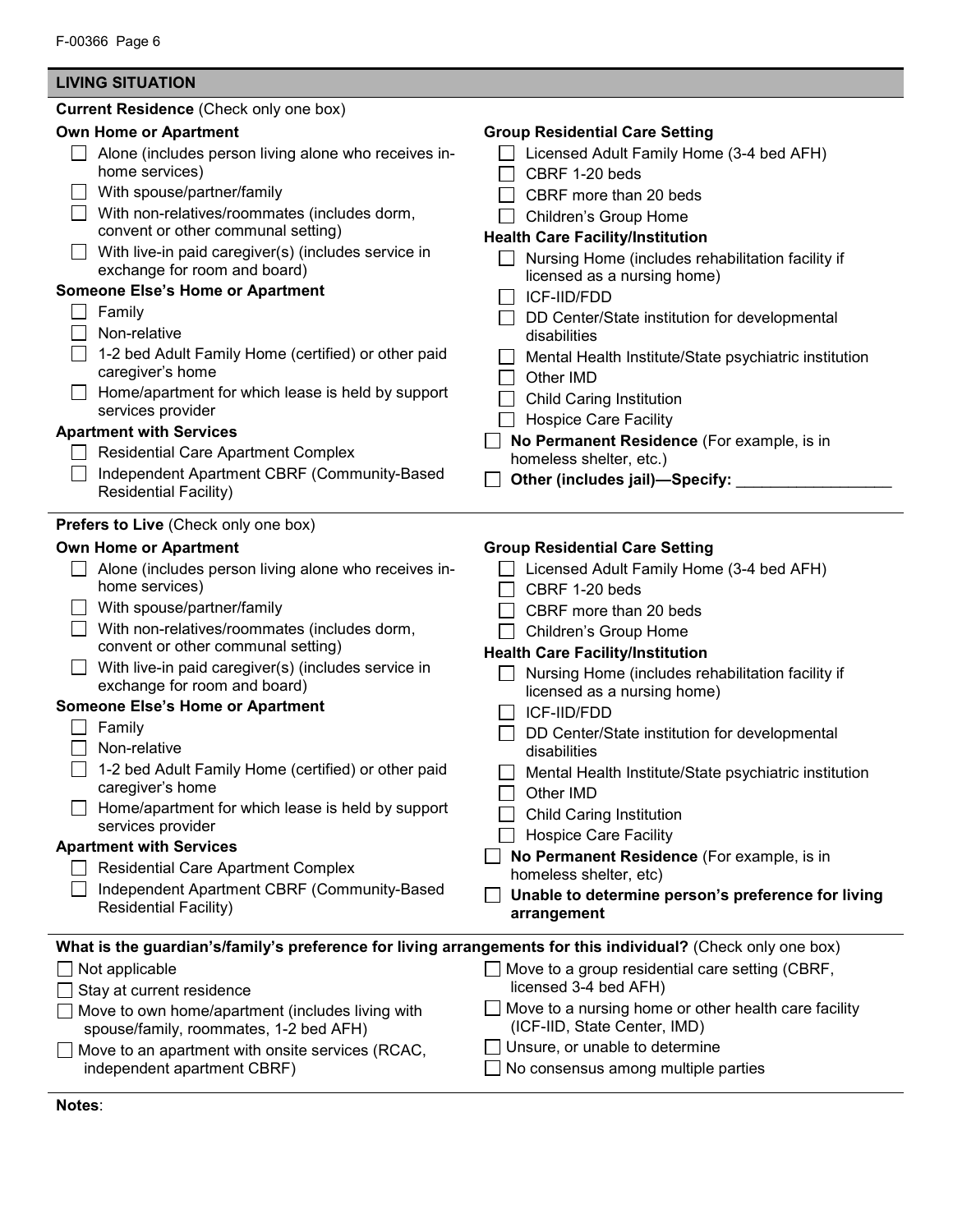| <b>ADLS (ACTIVITIES OF DAILY LIVING)</b> |                                                                                                                                                                                                                                                                                                                                                                                                                                                                                |           |                                                   |                                                                |                                                                        |
|------------------------------------------|--------------------------------------------------------------------------------------------------------------------------------------------------------------------------------------------------------------------------------------------------------------------------------------------------------------------------------------------------------------------------------------------------------------------------------------------------------------------------------|-----------|---------------------------------------------------|----------------------------------------------------------------|------------------------------------------------------------------------|
|                                          | <b>Coding for Level of Help Needed to</b><br><b>Complete Task Safely</b>                                                                                                                                                                                                                                                                                                                                                                                                       |           |                                                   | <b>Coding for Who Will Help in Next</b><br>Eight (8) Weeks     |                                                                        |
| $\mathbf 0$                              | Person is independent in completing the activity safely.                                                                                                                                                                                                                                                                                                                                                                                                                       | U         |                                                   | Current UNPAID caregiver will continue                         |                                                                        |
| 1                                        | Help is needed to complete task safely but helper DOES NOT<br>have to be physically present throughout the task. "Help" can                                                                                                                                                                                                                                                                                                                                                    |           |                                                   | PF Current PUBLICLY FUNDED paid<br>caregiver will continue     |                                                                        |
| $\mathbf{2}$                             | be supervision, cueing, or hands-on assistance.<br>Help is needed to complete task safely and helper DOES need                                                                                                                                                                                                                                                                                                                                                                 | <b>PP</b> | Current PRIVATELY PAID caregiver will<br>continue |                                                                |                                                                        |
|                                          | to be present throughout task. "Help" can be supervision,<br>cueing, and/or hands-on assistance (partial or complete).                                                                                                                                                                                                                                                                                                                                                         | N         | Need to find new or additional caregiver(s)       |                                                                |                                                                        |
|                                          | <b>ADLs (Activities of Daily Living)</b>                                                                                                                                                                                                                                                                                                                                                                                                                                       |           |                                                   | <b>Help Needed</b><br>(check only<br>one)                      | Who Will Help in<br><b>Next Eight Weeks?</b><br>(check all that apply) |
| <b>BATHING</b>                           | The ability to shower, bathe, or take sponge baths for the purpose of<br>maintaining adequate hygiene. This also includes the ability to get in<br>and out of the tub, turn faucets on and off, regulate water<br>temperature, wash, and dry fully.<br>Uses Grab Bar(s)<br><b>Uses Shower Chair</b><br><b>Uses Tub Bench</b><br><b>Uses Mechanical Lift</b>                                                                                                                    |           |                                                   | $\square$ 0<br>$\Box$ 1<br>$\Box$ 2                            | U<br>PF<br>PP<br>$\sqsupset$ N                                         |
| <b>DRESSING</b>                          | The ability to dress and undress as necessary and choose<br>appropriate clothing. Includes the ability to put on prostheses,<br>braces, anti-embolism hose (For example, "TED" stockings) with or<br>without assistive devices, and includes fine motor coordination for<br>buttons and zippers. Includes choice of clothing appropriate for the<br>weather. Difficulties with a zipper or buttons at the back of a dress<br>or blouse do not constitute a functional deficit. |           |                                                   | $\Box$ 0<br>$\Box$ 1<br>$\Box$ 2                               | U<br>PF<br>PP<br>$\sqcap$ N                                            |
| <b>EATING</b>                            | The ability to eat and drink using routine or adaptive utensils. This<br>also includes the ability to cut, chew, and swallow food. Note: If<br>person is fed via tube feedings or intravenous, check box 0 if they<br>can do themselves, or box 1 or 2 if they require another person to<br>assist.                                                                                                                                                                            |           |                                                   | $\Box$ 0<br>$\overline{\phantom{0}}$ 1<br>$\overline{2}$       | U<br>PF<br>PP<br>$\mathsf{N}$                                          |
| <b>MOBILITY IN</b><br><b>HOME</b>        | The ability to move between locations in the individual's living<br>environment-defined as kitchen, living room, bathroom, and<br>sleeping area. This excludes basements, attics, yards, and any<br>equipment used outside the home.<br><b>Uses Cane in Home</b><br>Uses Wheelchair or Scooter in Home<br><b>Has Prosthesis</b><br><b>Uses Quad-Cane in Home</b><br><b>Uses Crutches in Home</b><br><b>Uses Walker in Home</b>                                                 |           |                                                   | $\overline{0}$<br>$\mathbf{I}$<br>$\blacksquare$ 1<br>$\Box$ 2 | U<br>PF<br><b>PP</b><br>$\sqcap$ N                                     |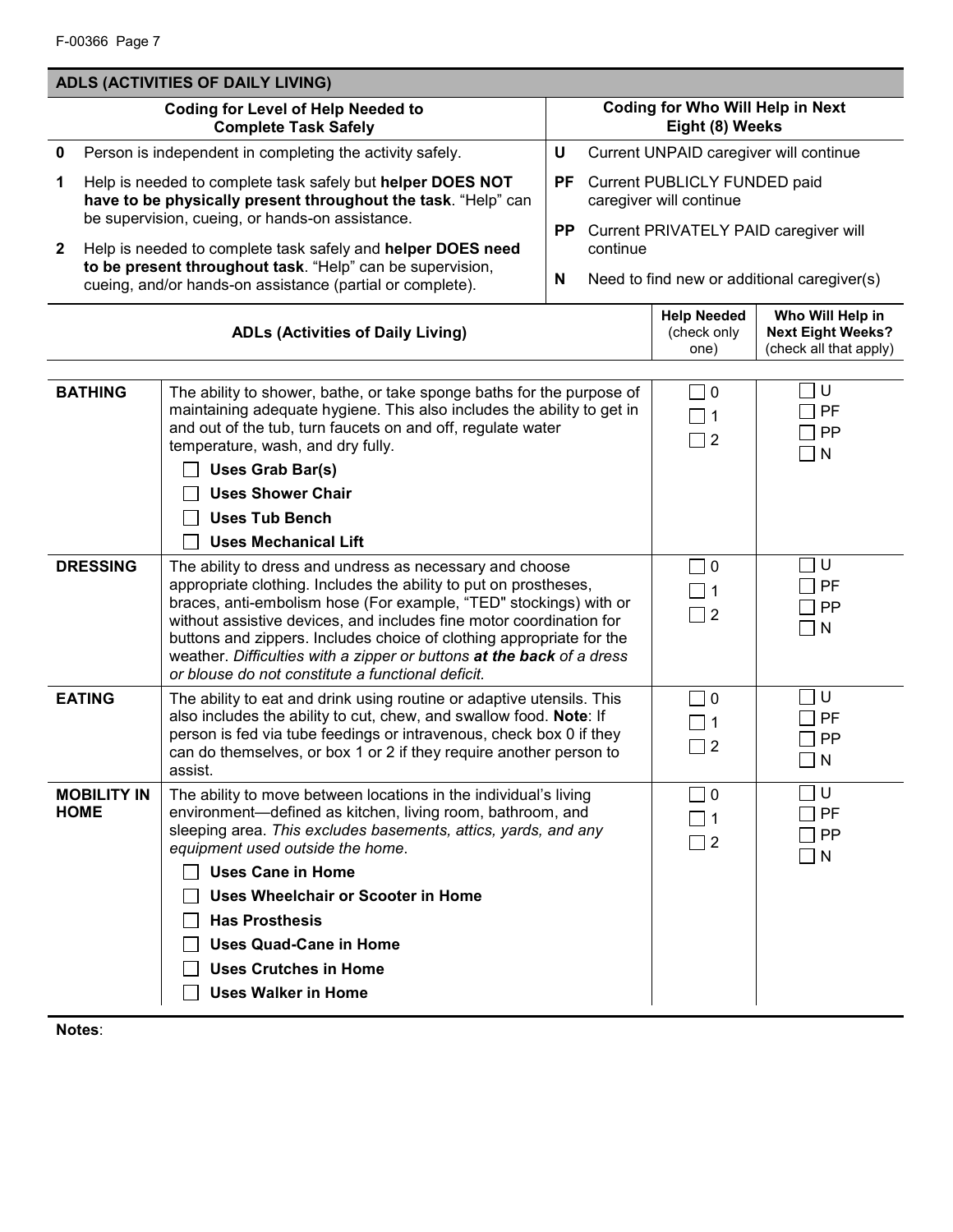|                                 | <b>ADLs (Activities of Daily Living)</b>                                                                                                                                                                                                                                                                                                                                                                                                                                                                                                                                                                                                             | <b>Help Needed</b><br>(check only<br>one) | Who Will Help in<br><b>Next Eight Weeks?</b><br>(check all that apply) |
|---------------------------------|------------------------------------------------------------------------------------------------------------------------------------------------------------------------------------------------------------------------------------------------------------------------------------------------------------------------------------------------------------------------------------------------------------------------------------------------------------------------------------------------------------------------------------------------------------------------------------------------------------------------------------------------------|-------------------------------------------|------------------------------------------------------------------------|
| <b>TOILETING</b>                | The ability to use the toilet, commode, bedpan, or urinal. This<br>includes transferring on/off the toilet, cleansing of self, changing of<br>pads, managing an ostomy or catheter, and adjusting clothes.<br>Uses Grab Bar(s)<br><b>Uses Commode or Other Adaptive Equipment</b><br><b>Uses Urinary Catheter</b><br><b>Has Ostomy</b><br><b>Receives Regular Bowel Program</b><br><b>INCONTINENCE:</b> Do not include stress incontinence (small amount<br>of urine leaking during sneezing, coughing, or other exertion)<br>Does not have incontinence<br>Has incontinence less than daily but at least once per<br>week<br>Has incontinence daily | 0<br>$\Box$ 1<br>$\Box$ 2                 | U<br>PF<br><b>PP</b><br>N                                              |
|                                 |                                                                                                                                                                                                                                                                                                                                                                                                                                                                                                                                                                                                                                                      |                                           |                                                                        |
| <b>TRANSFER-</b><br><b>RING</b> | The physical ability to move between surfaces: from bed/chair to<br>wheelchair, walker or standing position. The ability to get in and out<br>of bed or usual sleeping place. The ability to use assistive devices<br>for transfers. Excludes toileting transfers.<br>Uses Grab Bar(s)<br><b>Uses Transfer Board</b><br><b>Uses Trapeze</b><br>Uses Mechanical Lift (not a lift chair)                                                                                                                                                                                                                                                               | l I 0<br>$\Box$ 1<br>$\Box$ 2             | U<br>PF<br>PP<br>N                                                     |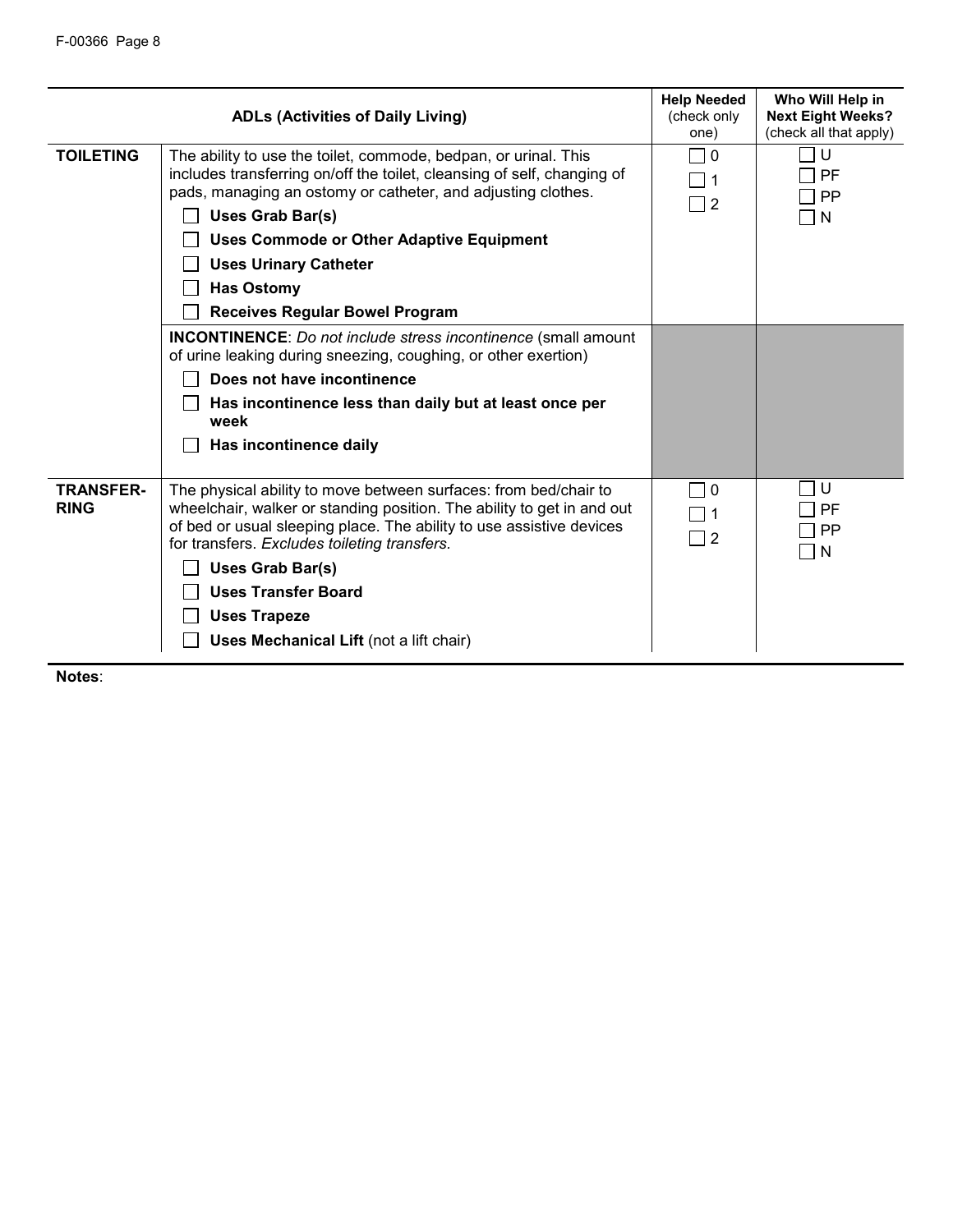# **IADLS (INSTRUMENTAL ACTIVITIES OF DAILY LIVING)**

# **KEY: Coding for Who Will Help in Next Eight (8) Weeks**

**PF** Current **PUBLICLY FUNDED** paid caregiver will continue

**U** Current **UNPAID** caregiver will continue **PP** Current **PRIVATELY PAID** caregiver will continue **N Need** to find new or additional caregiver(s)

|                                                                                   |                                                                                                                                                                                                                                                                                                                                                                                                                                                                                 | Who Will Help in<br><b>Next Eight Weeks?</b> |
|-----------------------------------------------------------------------------------|---------------------------------------------------------------------------------------------------------------------------------------------------------------------------------------------------------------------------------------------------------------------------------------------------------------------------------------------------------------------------------------------------------------------------------------------------------------------------------|----------------------------------------------|
| <b>IADL</b>                                                                       | <b>Level of Help Needed</b>                                                                                                                                                                                                                                                                                                                                                                                                                                                     | (check all that apply)                       |
| <b>MEAL</b><br><b>PREPARATION</b>                                                 | 0<br>Independent<br>$\mathcal{L}$<br>Needs help from another person weekly or less often (For example,<br>l 11<br>grocery shopping)<br>Needs help 2-7 times a week<br>$\overline{2}$<br>3<br>$\mathsf{L}$<br>Needs help with every meal                                                                                                                                                                                                                                         | U<br>PF<br>PP<br>N                           |
| <b>MEDICATION</b><br><b>ADMINISTRATION</b><br>and MEDICATION<br><b>MANAGEMENT</b> | NA-Has no medications<br>Independent (with or without assistive devices)<br>0<br>Needs some help 1-2 days per week or less often.<br>2a Needs help at least once a day 3-7 days per week-CAN direct the<br>task and can make decisions regarding each medication.<br>2b Needs help at least once a day 3-7 days per week-CANNOT direct<br>the task; is cognitively unable to follow through without another<br>person to administer each medication.                            | U<br>PF<br>PP<br>N                           |
| <b>MONEY</b><br><b>MANAGEMENT</b>                                                 | Independent<br>0<br>$\sim$<br>Can only complete small transactions<br>1<br>2<br>Needs help from another person with all transactions<br>$\sim$                                                                                                                                                                                                                                                                                                                                  | U<br>PF<br>PP<br>N                           |
| <b>LAUNDRY</b> and/or<br><b>CHORES</b>                                            | Independent<br>0<br>$\blacksquare$<br>Needs help from another person weekly or less often<br>1<br>2<br>Needs help more than once a week<br>$\mathcal{L}$                                                                                                                                                                                                                                                                                                                        | U<br>PF<br>PP<br>N                           |
| <b>TELEPHONE</b>                                                                  | 1. Ability to Use Phone<br>$\Box$ 1a Independent—has cognitive and physical abilities to make calls and<br>answer calls (with assistive devices currently used by this person)<br>$\Box$ 1b Lacks cognitive or physical abilities to use phone independently<br>2. Access to Phone<br>2a Currently has working telephone or access to one<br>2b Has no phone and no access to a phone                                                                                           | U<br>PF<br>PP<br>N                           |
| <b>TRANSPORTATION</b>                                                             | 1a Person drives regular vehicle<br>1b Person drives adapted vehicle<br>1c Person drives regular vehicle but there are serious safety concerns<br>1d Person drives adapted vehicle but there are serious safety concerns<br>Person cannot drive due to physical, psychiatric, or cognitive<br>2<br>impairment. Includes no driver's license due to medical problems<br>(For example, seizures, poor vision).<br>Person does not drive due to other reasons<br>$\mathbf{I}$<br>3 | U<br>PF<br>PP<br>N                           |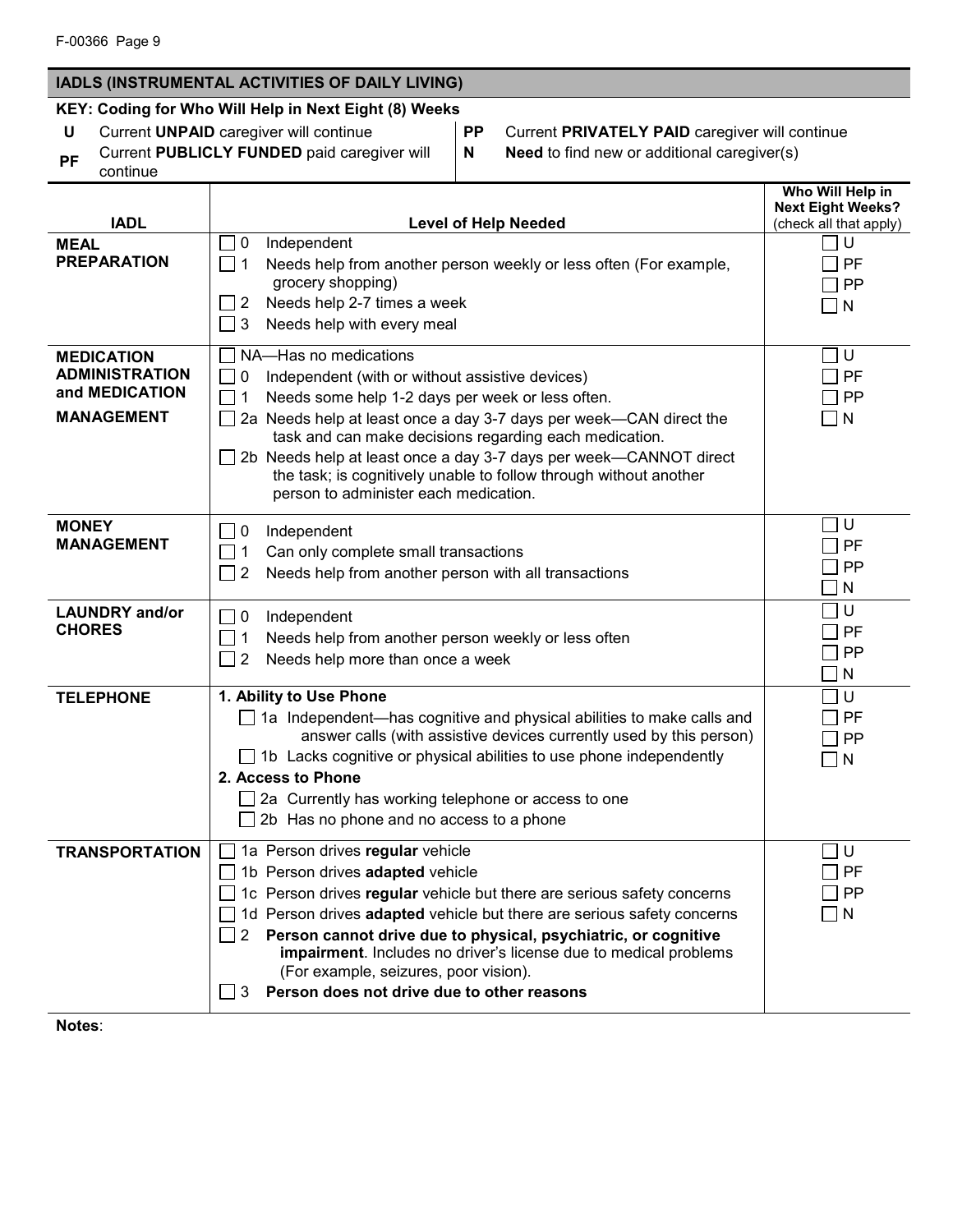# **OVERNIGHT CARE or OVERNIGHT SUPERVISION and EMPLOYMENT**

## **Does person require overnight care or overnight supervision?**

 $\Box$  0 No

- $\Box$  1 Yes—caregiver can get at least six hours of uninterrupted sleep per night
- $\Box$  2 Yes—caregiver cannot get at least six hours of uninterrupted sleep per night

# **Employment**

*This section concerns the need for assistance to perform employment-specific activities – that is, job duties. Since the need for help with ADLs and other IADLs (For example, transportation, personal care) is captured in other sections, this section essentially concerns supports necessary for successful performance of work tasks.*

# **A. Current Employment Status**

- $\Box$  1 Retired (Does not include people under 65 who stopped working for health or disability reasons)
- $\Box$  2 Not working (No paid work)
- $\Box$  3 Working full time (Paid work averaging 30 or more hours per week)
- $\Box$  4 Working part-time (Paid work averaging fewer than 30 hours per week)

# **B. If Employed, Where?**

- 1 Paid work where the environment and the work tasks are designed for people with disabilities (e.g. sheltered workshop)
- 2 Paid work in other group situation for people with disabilities (e.g. work crew/enclave)
- $\Box$  3 Paid work outside the home (situations other than those described in B1 and B2)
- $\Box$  4 Paid work at home

# **C. Need for Assistance to Work**

*Mandatory for ages 18-64; otherwise optional*

- $\Box$  0 Independent (with assistive devices if uses them)
- $\Box$  1 Needs help weekly or less (For example, if a problem arises)
- $\Box$  2 Needs help every day but does not need the continuous presence of another
- $\Box$  3 Needs the continuous presence of another person
- $\Box$  4 Not applicable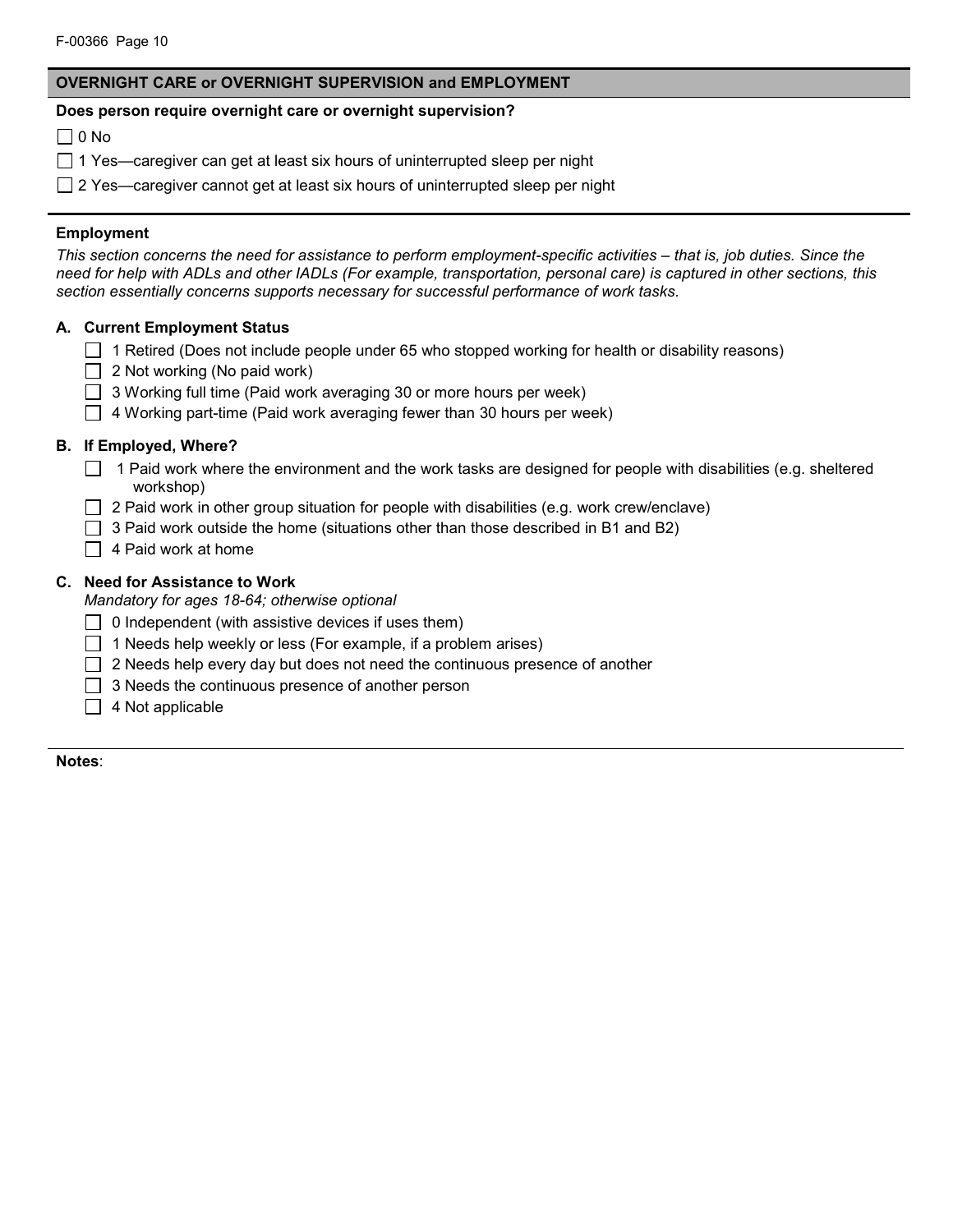# **DIAGNOSES**

**Diagnoses:** Select a diagnosis here if (1) it is provided by a health care provider, or (2) you see it written in a medical record (including hospital discharge forms, nursing home admission forms, etc.), or (3) if person or informant can state the diagnosis exactly – except for intellectual disability, psychiatric, behavioral, and dementia diagnoses which must be confirmed by a health care provider or medical records.

Refer to Diagnoses Cue Sheet for coding when diagnosis does not appear below. When selecting "Other" in any section below, a diagnosis must be entered in the text box provided.

| No current diagnoses                                              |                                                             |
|-------------------------------------------------------------------|-------------------------------------------------------------|
| A. DEVELOPMENTAL DISABILITY                                       | D. MUSCULOSKELETAL/NEUROMUSCULAR                            |
| 1 Intellectual Disability <b>IQ Score:</b>                        | $\Box$ 1 Amputation                                         |
| $\Box$ 2 Autism                                                   | $\Box$ 2 Arthritis (For example, osteoarthritis, rheumatoid |
| 3 Brain Injury with onset BEFORE age 22                           | arthritis)                                                  |
| 4 Cerebral Palsy                                                  | 3 Hip Fracture/Replacement                                  |
| 5 Prader-Willi Syndrome                                           | 4 Other Fracture/Joint Disorders/Scoliosis/Kyphosis         |
| 6 Seizure Disorder with onset BEFORE age 22                       | List diagnoses                                              |
| 7 Otherwise meets state or federal definitions of DD              | 5 Osteoporosis/Other Bone Disease                           |
|                                                                   | 6 Contractures/Connective Tissue Disorders                  |
| □ 8 Down's Syndrome                                               | 7 Multiple Sclerosis/ALS                                    |
|                                                                   | 8 Muscular Dystrophy                                        |
| <b>B. ENDOCRINE/METABOLIC</b>                                     | 9 Spinal Cord Injury                                        |
| 1 Diabetes Mellitus                                               | 10 Paralysis Other than Spinal Cord Injury                  |
| 2 Hypothyroidism/Hyperthyroidism                                  | 11 Spina Bifida                                             |
| 3 Dehydration/Fluid and Electrolyte Imbalances                    | 12 Other Chronic Pain Or Fatigue [For example,              |
| 4 Liver Disease (hepatic failure, cirrhosis)                      | fibromyalgia, migraines, headaches, back pain               |
| 5 Other Disorders of Digestive System (mouth,                     | (including disks), chronic fatigue syndrome]                |
| esophagus, stomach, intestines, gall bladder,                     | List diagnoses ______________________                       |
| pancreas)                                                         | 13 Other Musculoskeletal, Neuromuscular, or                 |
| List diagnoses ____________                                       | Peripheral Nerve Disorders                                  |
| 6 Other Disorders of the Metabolic System (For                    | List diagnoses _________                                    |
| example, B-12 deficiency, high cholesterol,                       | E. BRAIN/CENTRAL NERVOUS SYSTEM                             |
| Hyperlipidemia)                                                   | 1 Alzheimer's Disease                                       |
| List diagnoses _<br>7 Other Disorders of the Hormonal System (For | 2 Other Irreversible Dementia                               |
| example, adrenal insufficiency or Addison's                       | List diagnoses ___________                                  |
| Disease)                                                          | 3 Cerebral Vascular Accident (CVA, stroke)                  |
|                                                                   | 4 Traumatic Brain Injury AFTER age 22                       |
| $\Box$ 8 Obesity                                                  | 5 Seizure Disorder with onset AFTER age 22                  |
| 9 Malnutrition                                                    | 6 Other brain disorders                                     |
| 10 Eating Disorders                                               | List diagnoses ________________                             |
|                                                                   |                                                             |
| <b>C. HEART/CIRCULATION</b>                                       | <b>F. RESPIRATORY</b>                                       |
| 1 Anemia/Coagulation Defects/Other Blood                          | □ 1 Chronic Obstructive Pulmonary Disease                   |
| <b>Diseases</b>                                                   | (COPD)/Emphysema/Chronic Bronchitis                         |
| 2 Angina/Coronary Artery Disease/Myocardial<br>Infarction (MI)    | 2 Pneumonia/Acute Bronchitis/Influenza                      |
| 3 Disorders of Heart Rate or Rhythm                               | 3 Tracheostomy                                              |
| 4 Congestive Heart Failure (CHF)                                  | 4 Ventilator Dependent                                      |
| 5 Disorders of Blood Vessels or Lymphatic System                  | 5 Other Respiratory Condition                               |
| Hypertension<br>6                                                 |                                                             |
| Hypotension (low blood pressure)                                  | 6 Asthma                                                    |
| 8 Other Heart/Circulatory Conditions (including                   |                                                             |
| valve disorders)                                                  |                                                             |
| List diagnoses                                                    |                                                             |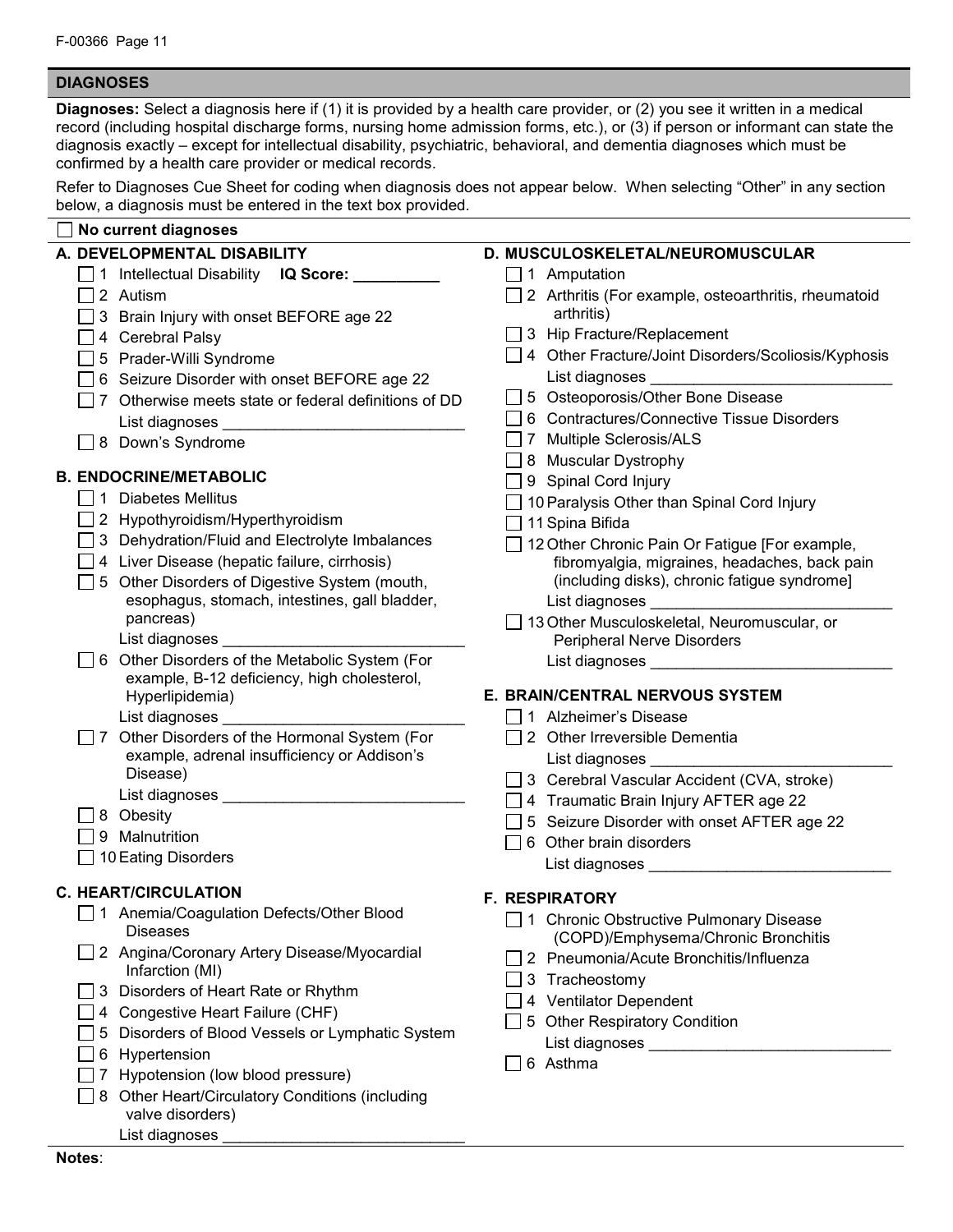# **DIAGNOSES (Continued)**

|            | <b>G. DISORDERS OF GENITOURINARY/REPRODUCTIVE</b><br><b>SYSTEM</b><br>1 Renal Failure, other Kidney Disease<br>2 Urinary Tract Infection, current or recently<br>recurrent<br>3 Other Disorders of GU System (For example,<br>bladder or urethra)<br>4 Disorders of Reproductive System                                                                 | <b>J. INFECTIONS/IMMUNE SYSTEM</b><br>1 Allergies<br>2 Cancer in Past 5 Years<br>3 Diseases of Skin<br>4 HIV - Positive<br>5 AIDS Diagnosed<br>6 Other Infectious Disease<br>$\Box$ 7 Auto-Immune Disease (other than rheumatism) |
|------------|---------------------------------------------------------------------------------------------------------------------------------------------------------------------------------------------------------------------------------------------------------------------------------------------------------------------------------------------------------|-----------------------------------------------------------------------------------------------------------------------------------------------------------------------------------------------------------------------------------|
|            | <b>H. DOCUMENTED MENTAL ILLNESS</b><br>1 Anxiety Disorder (For example, phobias, post-<br>traumatic stress disorder, obsessive-compulsive<br>disorder)<br>2 Bipolar/Manic-Depressive<br>3 Depression<br>4 Schizophrenia<br>5 Other Mental Illness Diagnosis (For example,<br>personality disorder)<br>List diagnoses __________________________________ | K. OTHER<br>1 Substance Use Issue<br>2 Behavioral Diagnoses (not found in part H above)<br>3 Terminal Illness (prognosis < or = 12 months)<br>4 Wound/Burn/Bedsore/Pressure Ulcer<br>5 Other<br>$\blacksquare$                    |
| I. SENSORY | 1 Blind<br>2 Visual Impairment (For example, cataracts,<br>retinopathy, glaucoma, macular degeneration)<br>3 Deaf<br>4 Other Sensory Disorders<br>List diagnoses _                                                                                                                                                                                      |                                                                                                                                                                                                                                   |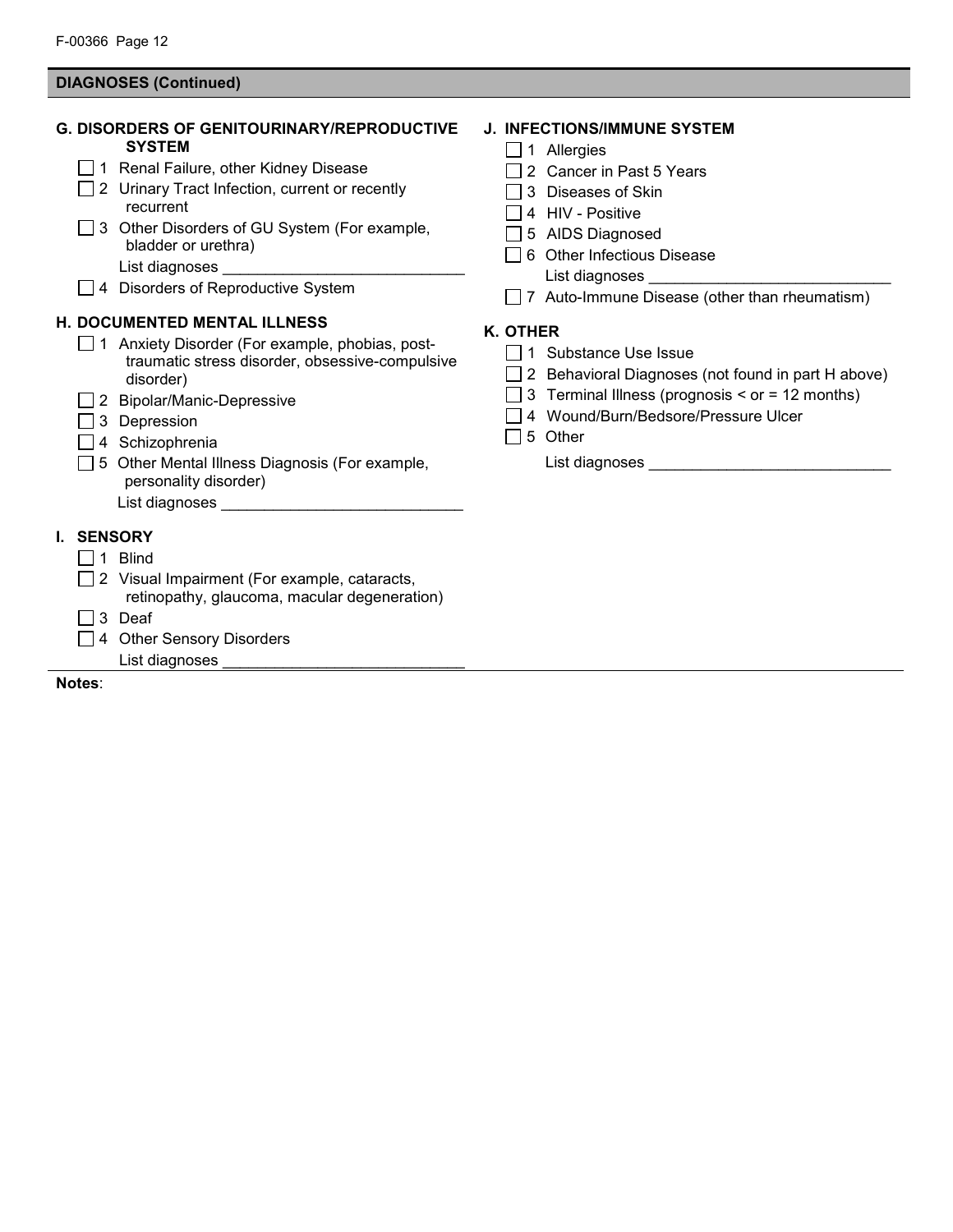# **HEALTH RELATED SERVICES**

Check only one box per row—Leave row blank if not applicable

|                                                                                                                                                                                                                                              |                          | Frequency of Help/Services Needed from Other Persons |        |                   |                   |                  |          |
|----------------------------------------------------------------------------------------------------------------------------------------------------------------------------------------------------------------------------------------------|--------------------------|------------------------------------------------------|--------|-------------------|-------------------|------------------|----------|
| <b>Health-Related Services</b>                                                                                                                                                                                                               | Person is<br>Independent | $1 - 3$<br>times/                                    |        | $2-6$<br>times/   | $1 - 2$<br>times/ | 3-4<br>times/    | 5+ times |
|                                                                                                                                                                                                                                              |                          | month                                                | Weekly | week              | day               | day              | a day    |
| <b>Behaviors</b> requiring interventions (wandering, SIB,<br>offensive/violent behaviors)                                                                                                                                                    |                          |                                                      |        |                   |                   |                  |          |
| <b>Exercises/Range of Motion</b>                                                                                                                                                                                                             |                          |                                                      |        |                   |                   |                  |          |
| <b>IV Medications, fluids or IV line flushes</b>                                                                                                                                                                                             |                          |                                                      |        |                   |                   |                  |          |
| Medication Administration (not IV)-includes<br>assistance with pre-selected or set-up meds                                                                                                                                                   |                          |                                                      |        |                   |                   |                  |          |
| Medication Management-Set-up and/or<br>monitoring (for effects, side effects, adjustments,<br>pain management)-AND/OR blood levels (For<br>example, drawing blood sample for laboratory tests<br>or "finger-sticks" for blood sugar levels.) |                          |                                                      |        |                   |                   |                  |          |
| <b>Ostomy-related SKILLED Services</b>                                                                                                                                                                                                       |                          |                                                      |        |                   |                   |                  |          |
| Positioning in bed or chair every 2-3 hours                                                                                                                                                                                                  |                          |                                                      |        |                   |                   |                  |          |
| Oxygen and/or Respiratory Treatments)-<br>tracheal suctioning, C-PAP, Bi-PAP, nebulizers,<br>IPPB treatments (does NOT include inhalers)                                                                                                     |                          |                                                      |        |                   |                   |                  |          |
| <b>Dialysis</b>                                                                                                                                                                                                                              |                          |                                                      |        |                   |                   |                  |          |
| TPN (total parenteral nutrition)                                                                                                                                                                                                             |                          |                                                      |        |                   |                   |                  |          |
| <b>Transfusions</b>                                                                                                                                                                                                                          |                          |                                                      |        |                   |                   |                  |          |
| <b>Tracheostomy care</b>                                                                                                                                                                                                                     |                          |                                                      |        |                   |                   |                  |          |
| <b>Tube Feedings</b>                                                                                                                                                                                                                         |                          |                                                      |        |                   |                   |                  |          |
| Ulcer - Stage 2                                                                                                                                                                                                                              |                          |                                                      |        |                   |                   |                  |          |
| Ulcer - Stage 3 or 4                                                                                                                                                                                                                         |                          |                                                      |        |                   |                   |                  |          |
| Urinary Catheter-related skilled tasks (irrigation,<br>straight catheterizations)                                                                                                                                                            |                          |                                                      |        |                   |                   |                  |          |
| Other Wound Cares (not catheter sites, ostomy<br>sites, or IVs or ulcers)                                                                                                                                                                    |                          |                                                      |        |                   |                   |                  |          |
| <b>Ventilator-related interventions</b>                                                                                                                                                                                                      |                          |                                                      |        |                   |                   |                  |          |
| <b>Requires Nursing Assessment and</b><br><b>Interventions</b>                                                                                                                                                                               |                          |                                                      |        |                   |                   |                  |          |
| Each of the following four criteria MUST be<br>present:                                                                                                                                                                                      |                          |                                                      |        |                   |                   |                  |          |
| A current health instability that<br>requires skilled nursing assessment and<br>interventions, AND                                                                                                                                           |                          |                                                      |        |                   |                   |                  |          |
| involves CHANGES in the medical treatment or<br>nursing care plan, AND                                                                                                                                                                       |                          |                                                      |        |                   |                   |                  |          |
| cannot be captured in any other HRS row.                                                                                                                                                                                                     |                          |                                                      |        |                   |                   |                  |          |
| Other-Specify:                                                                                                                                                                                                                               |                          |                                                      |        |                   |                   |                  |          |
| Skilled Therapy-PT, OT, SLP (any one or combination, any location)                                                                                                                                                                           |                          |                                                      |        | 1-4 sessions/week |                   | 5+ sessions/week |          |
| Who will help with all health-related needs in next eight (8) weeks (check all that apply)<br>U<br>Current UNPAID caregiver will continue<br><b>PP</b><br>Current PRIVATELY PAID caregiver will continue                                     |                          |                                                      |        |                   |                   |                  |          |

- **PF** Current **PUBLICLY FUNDED** paid caregiver will continue
- **N Need** to find new or additional caregiver(s)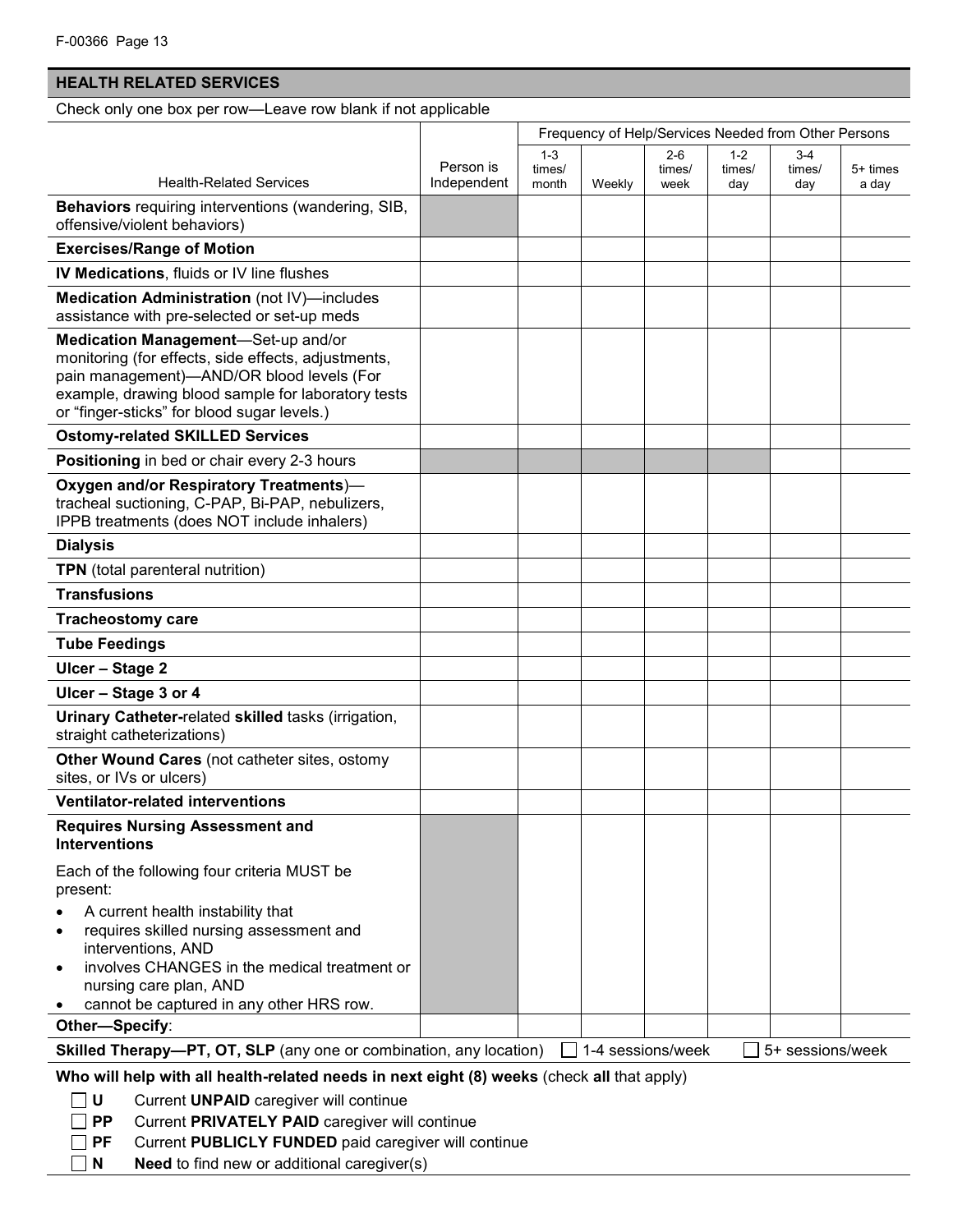### **COMMUNICATION AND COGNITION**

#### **Communication** (check only **one** box)

Includes the ability to express oneself in one's own language, including non-English languages and American Sign Language (ASL) or other generally recognized non-verbal communication. This includes the use of assistive technology.

- $\Box$  0 Can fully communicate with no impairment or only minor impairment (For example, slow speech)
- 1 Can fully communicate **with** the use of assistive device

2 Can communicate **only basic** needs to others

 $\Box$  3 No effective communication

**Memory Loss** (At least one box must be checked. If "0 No memory impairments" is checked, then no other box should be checked.)

- $\Box$  0 No memory impairments evident during screening process
- $\Box$  1 Short-term memory loss (seems unable to recall things a few minutes up to 24 hours later)
- $\Box$  2 Unable to remember things over several days or weeks
- $\Box$  3 Long term memory loss (seems unable to recall distant past)
- $\Box$  4 Memory Impairments are unknown or unable to determine. Explain why:

# **Cognition for Daily Decision Making** (check only **one** box)

- 0 **Independent**—Person can make decisions that are generally consistent with his/her **own** lifestyle, values, and goals (not necessarily with professionals' values and goals)
- 1 Person can make safe decisions in **familiar/routine situations**, but needs some help with decision-making when faced with new tasks or situations
- 2 Person needs help with reminding, planning, or adjusting routine, **even with familiar routine**
- 3 Person **needs help** from another person most or all of the time

### **Physically Resistive to Care** (check only **one** box)

 $\Box$  0 No

 $\Box$  1 Yes, person is physically resistive to cares due to a cognitive impairment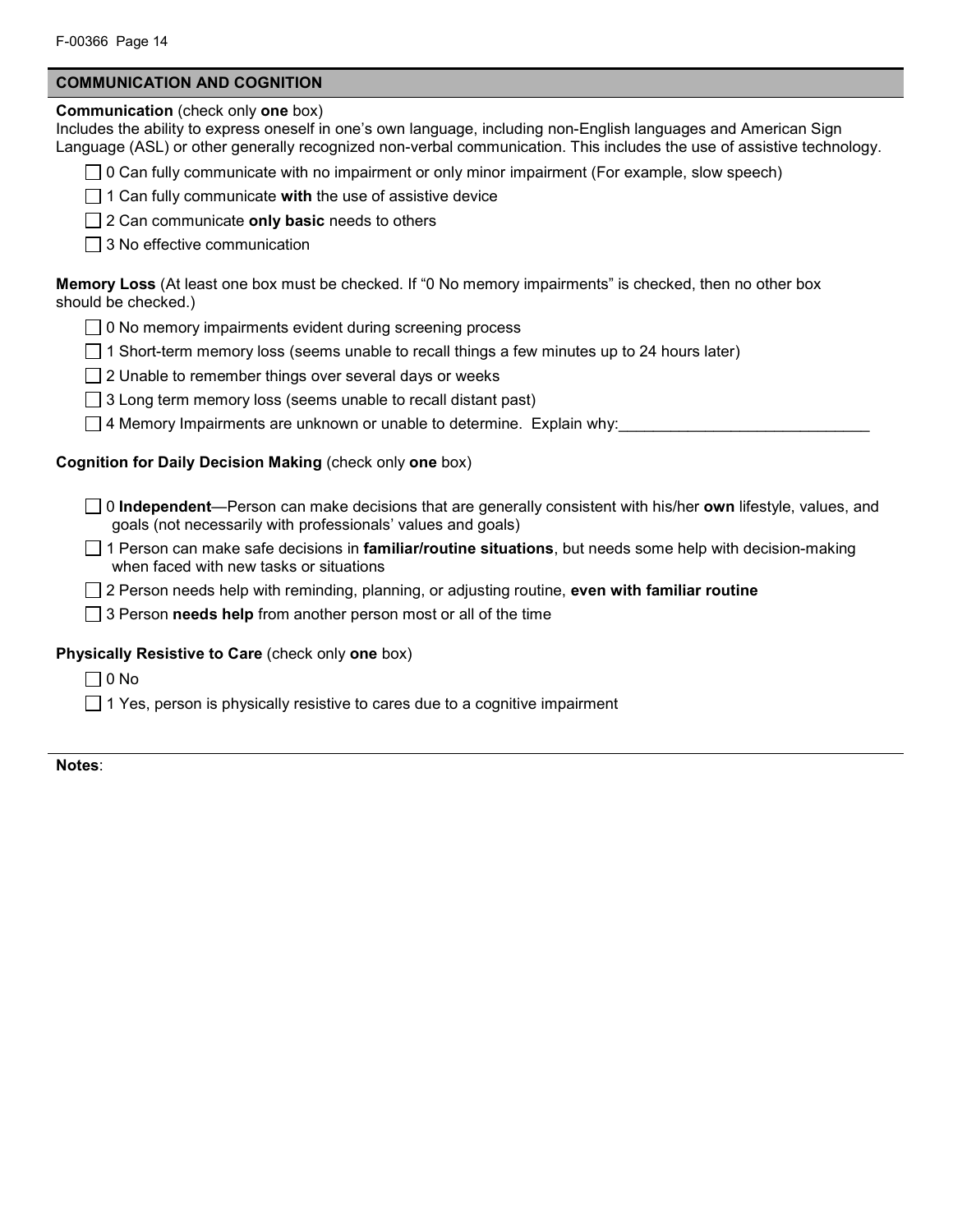## **BEHAVIORAL HEALTH**

#### **Wandering**

Defined as a person with cognitive impairments leaving residence/immediate area without informing others. *Person may still exhibit wandering behavior even if elopement is impossible due to, for example, facility security systems.*

 $\Box$  0 Does not wander

 $\Box$  1 Daytime wandering but sleeps nights

 $\Box$  2 Wanders at night, or day and night

#### **Self-Injurious Behaviors**

Behaviors that cause or could cause injury to one's own body. *Examples include physical self-abuse (hitting, biting, headbanging, etc.), pica (eating inedible objects), and water intoxication (polydipsia).*

- $\Box$  0 No injurious behaviors demonstrated
- 1 Some self-injurious behaviors require interventions **weekly or less**
- 2 Self-injurious behaviors require interventions 2-6 times per week **OR** 1-2 times per day
- $\Box$  3 Self-injurious behaviors require intensive one-on-one interventions more than twice each day List behavior:

#### **Offensive or Violent Behavior to Others**

Behavior that causes others significant pain, substantial distress, or is at a point that law enforcement would typically be called to intervene.

- 0 No offensive or violent behaviors demonstrated
- 1 Some offensive or violent behaviors require occasional interventions **weekly or less**
- 2 Offensive or violent behaviors require interventions 2-6 times per week **OR** 1-2 times per day
- $\Box$  3 Offensive or violent behaviors require intensive one-on-one interventions more than twice each day List behavior:

#### **Mental Health Needs**

- $\Box$  0 No mental health problems or needs evident
- $\Box$  1 No current diagnosis. Person may be at risk and in need of mental health services
- $\Box$  2 Person has a current diagnosis of mental illness

#### **Substance Use Disorder:** (Check only one of the three boxes below)

- $\Box$  0 No substance use issues or diagnosis evident at this time
- $\Box$  1 No current diagnosis. Person or others indicate(s) a current substance use problem, or evidence suggests possibility of a current problem or high likelihood of recurrence without significant ongoing support or interventions. *Examples are police intervention, detox, history of withdrawal symptoms, inpatient treatment, job loss, major life changes.*
- $\Box$  2 Person has a current diagnosis of substance use disorder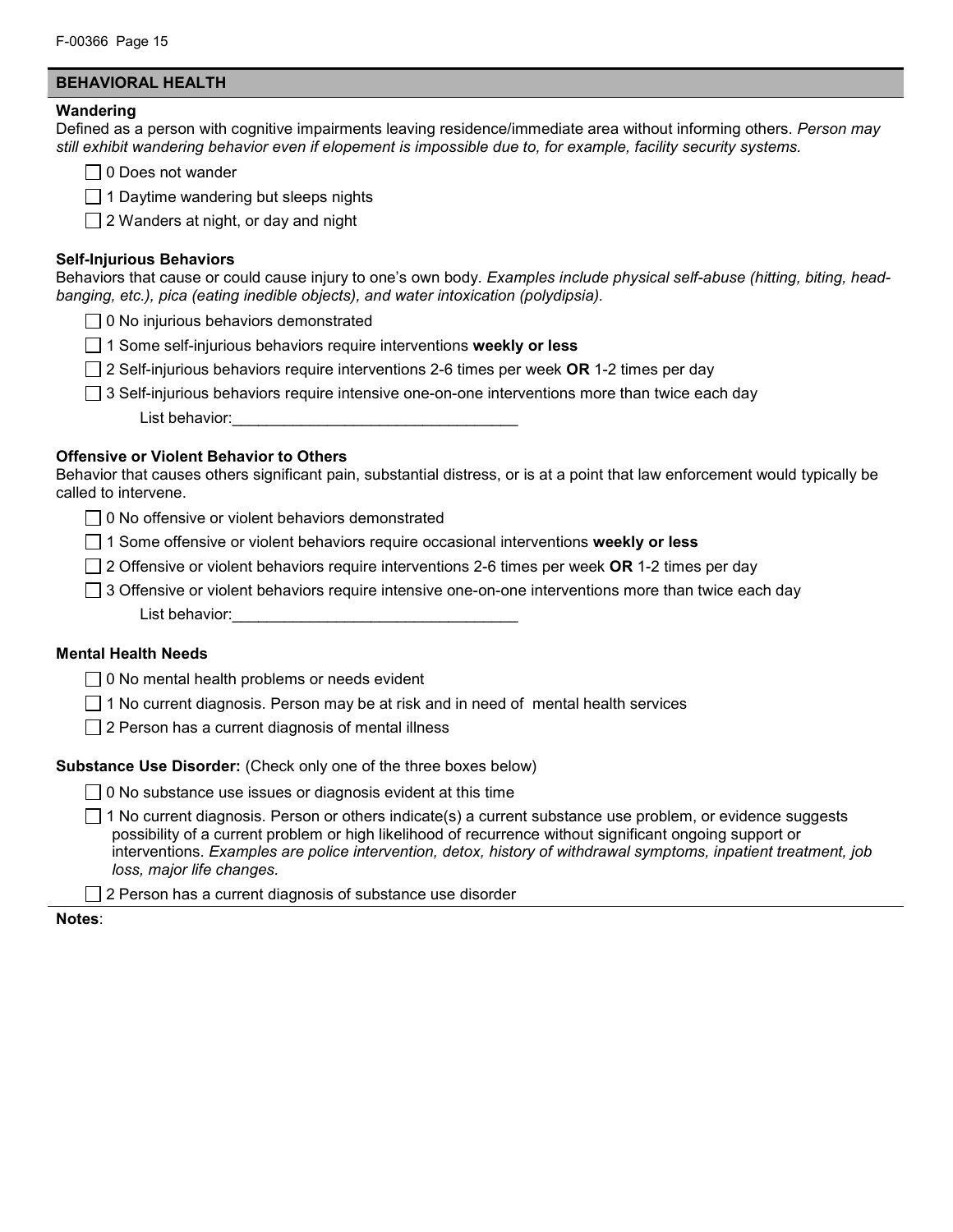#### **RISK**

#### **Part A – Current APS or EAN Client**

- □ A1 Person is known to be a current client of Adult Protective Services (APS)
- A2 Person is currently being served by the lead Elder Adult/Adult at Risk (EA/AAR) agency

# **Part B – Risk Evident During Screening Process**

At least one box must be checked. Check all applicable boxes, however, if box "0" is checked, do not check boxes 1, 2, 3, or 4.

|  | 0 No risk factors or evidence of abuse or neglect apparent at this time                                                                                                                                 |
|--|---------------------------------------------------------------------------------------------------------------------------------------------------------------------------------------------------------|
|  | The individual is currently failing or is at high risk of failing to obtain nutrition, self-care, or safety adequate to<br>avoid significant negative health outcomes                                   |
|  | $\Box$ 2 The person is at imminent risk of institutionalization (in a nursing home or ICF-IID) if they do not receive needed<br>assistance OR person is currently residing in a nursing home or ICF-IID |
|  | $\Box$ 3 There are statements of, or evidence of, possible abuse, neglect, or exploitation                                                                                                              |
|  | $\Box$ Not Applicable                                                                                                                                                                                   |
|  | $\Box$ Referring to APS and/or EA/AAR now                                                                                                                                                               |
|  | $\Box$ 4 The person's support network appears to be adequate at this time, but may be fragile in the near future (within<br>next 4 months)                                                              |

**Notes**:

#### **SCREEN COMPLETION**

**Date of Screen Completion** (mm/dd/yyyy):

| Hours | Minutes |
|-------|---------|
|       |         |
|       |         |
|       |         |
|       |         |
|       |         |
|       |         |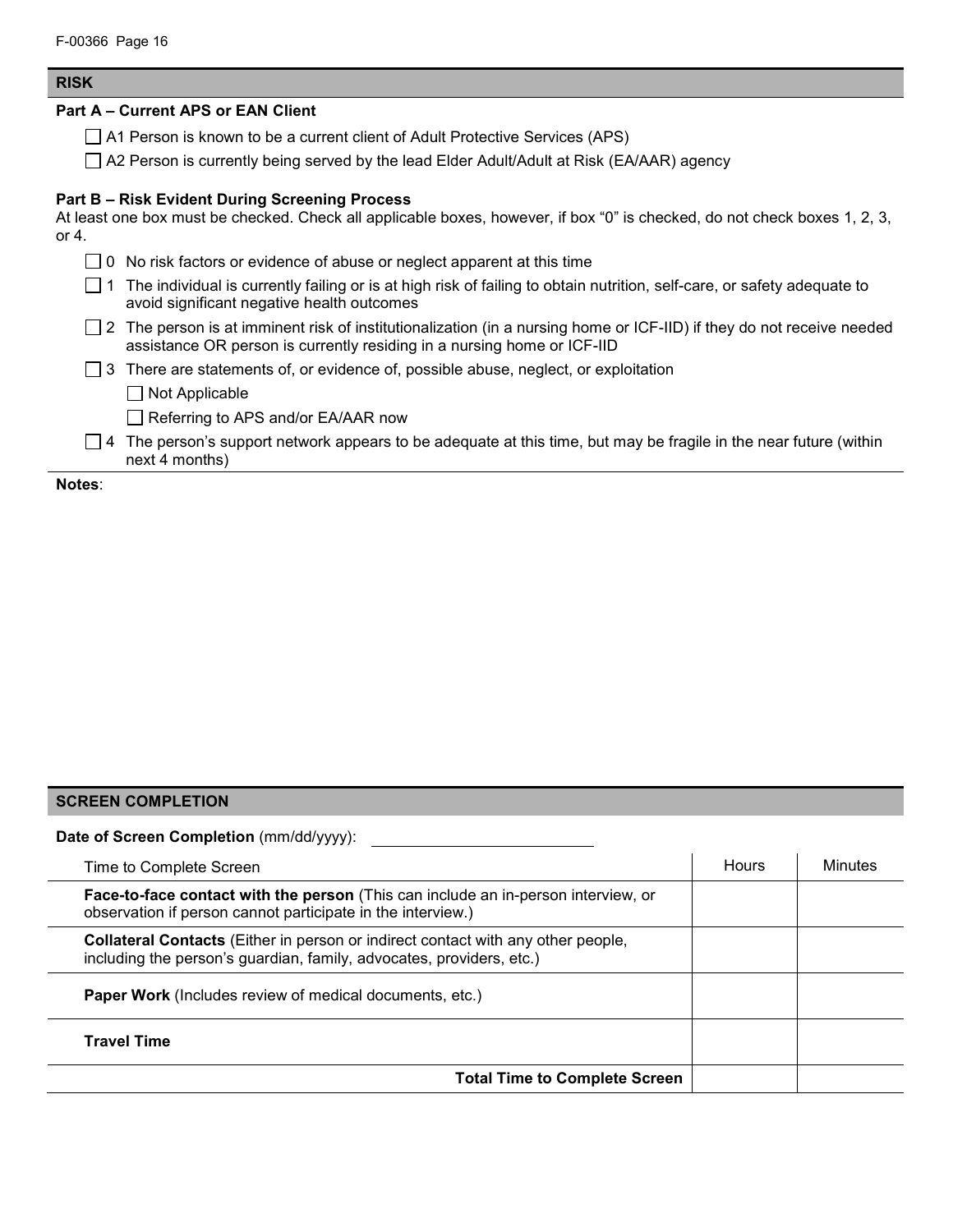## **COP LEVEL 3 AND NO ACTIVE TREATMENT (NAT)**

### **COP Level 3 (for Home and Community-Based Waiver counties only)**

Part A—Alzheimer's and related diseases

1. The person has a physician's written and dated statement that the person has Alzheimer's and/or another qualifying irreversible dementia.

 $\Box$  NA  $\Box$  Yes  $\Box$  No

2. The person needs personal assistance, supervision and protection, and periodic medical services and consultation with a registered nurse, or periodic observation and consultation for physical, emotional, social, or restorative need, but not regular nursing care.

 $\Box$  NA  $\Box$  Yes  $\Box$  No

Part B—Interdivisional Agreement 1.67

1. The person resided in a nursing home or received CIP II/COP-W services and was referred through an Interdivisional Agreement 1.67 in accordance with s. 46.27(6r)(b)(3).

| $\Box$ NA | $\Box$ Yes | $\Box$ No |
|-----------|------------|-----------|
|-----------|------------|-----------|

# **No Active Treatment (for Family Care, IRIS, PACE, Partnership counties only)**

Part A—Criteria that can be documented prior to enrollment:

1. The person has a terminal illness.

 $\neg$  NA  $\neg$  Yes  $\neg$  No

2. The person has an IQ above 75.

 $\neg$  NA  $\neg$  Yes  $\neg$  No

- 3. The person is ventilator-dependent.
	- $\neg$  NA  $\neg$  Yes  $\neg$  No

Part B—Criteria that can be documented after enrollment:

1. The person has physical and mental incapacitation due to advanced age such that his/her needs are similar to those of geriatric nursing home residents.

 $\neg$  NA  $\neg$  Yes  $\neg$  No

- 2. The person is elderly (generally over age 65) and would no longer benefit from active treatment.  $\Box$ NA  $\Box$ Yes  $\Box$ No
- 3. The person has severe chronic medical needs that require skilled nursing level of care.

| $\Box$ NA | $\Box$ Yes | $\Box$ No |
|-----------|------------|-----------|
|-----------|------------|-----------|